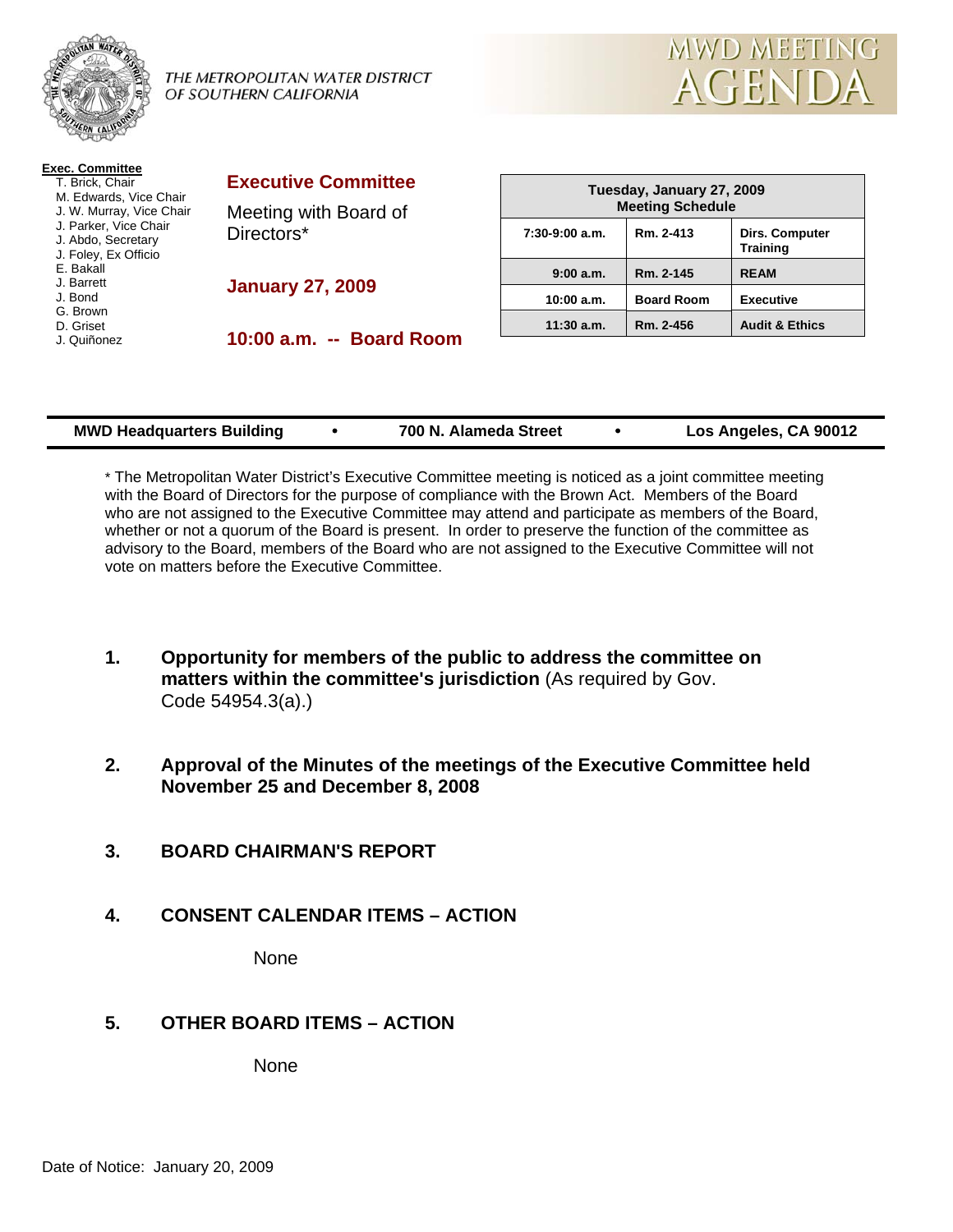# **6. BOARD INFORMATION ITEMS**

None

## **7. COMMITTEE ITEMS**

- a. Approve draft committee and Board meeting agendas, and schedule for February
- b. General Manager's report of Metropolitan's activities
- c. Presentation of General Manager's 2008/09 Business Plan Semiannual Report
- d. Presentation of 2009/10 budget for General Manager's Department
- e. General Counsel's report of Legal Department activities
- f. General Auditor's report of Audit Department activities
- g. Ethics Officer's report of Ethics Department activities
- h. Conference with Labor Negotiators. **[Conference with labor negotiators; to be heard in closed session pursuant to Gov. Code Section 54957.6. Agency representatives: Gilbert Ivey and Karen Tachiki. Employee organizations: The Employees Association of The Metropolitan Water District of Southern California/AFSCME Local 1902; the Management and Professional Employees Association MAPA/AFSCME Chapter 1001, the Association of Confidential Employees, and the Supervisors Association.]**

# **8. REPORTS FROM COMMITTEES**

- a. Business and Finance Committee
- b. Engineering and Capital Programs Committee
- c. Water Quality and Operations Committee
- d. Water Planning and Stewardship Committee
- e Legal and Human Resources Committee
- f. Communications and Legislation Committee